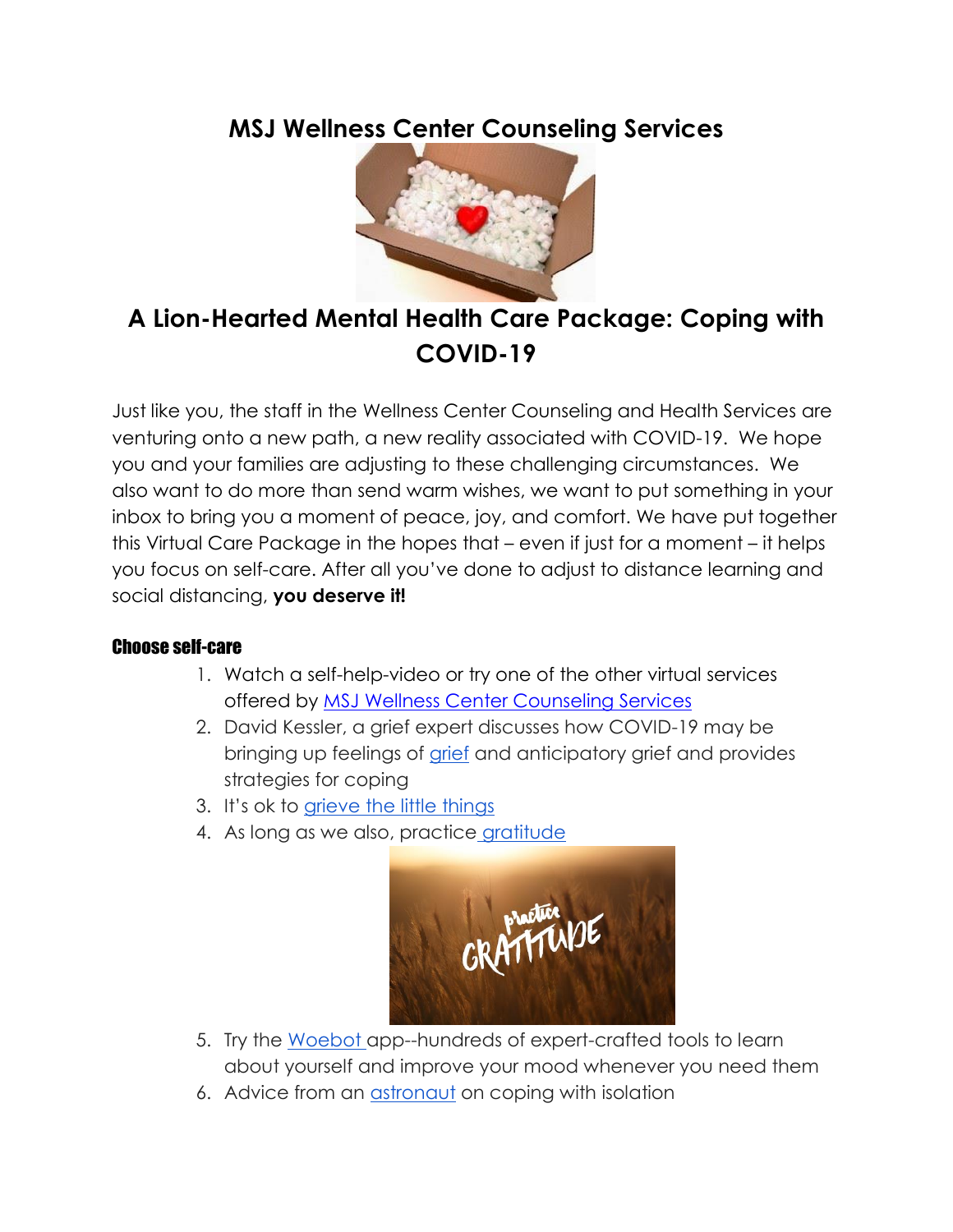7. The [struggle to focus](https://www.nytimes.com/2020/04/09/us/quarantine-mental-health-gender.html) is real



8. Practicing the "APPLE" technique can help decrease anxiety and worries:

**Acknowledge:** Notice and acknowledge the uncertainty as it comes to mind

**Pause:** Don't react as you normally do. Don't react at all. Pause and breathe

**Pull back:** Tell yourself this is just the worry talking, and this apparent need for certainty is not helpful and not necessary. It is only a thought or feeling. Don't believe everything you think. Thoughts are not statements or facts

Let go: Let go of the thought or feeling. It will pass. You don't have to respond to them. You might imagine them floating away in a bubble or cloud

**Explore:** Explore the present moment. Notice your breathing and the sensations of your breathing. Notice the ground beneath you. Look around and notice what you see, what you hear, what you can touch, what you can smell. Right now. Then shift your focus of attention to something else - on what you need to do, on what you were doing before you noticed the worry, or do something else mindfully with Your full attention

9. Learn more about how to [cope](https://www.activeminds.org/blog/coping-and-staying-emotionally-well-during-covid-19-related-school-closures/) and stay emotionally well during COVID-19 related school closures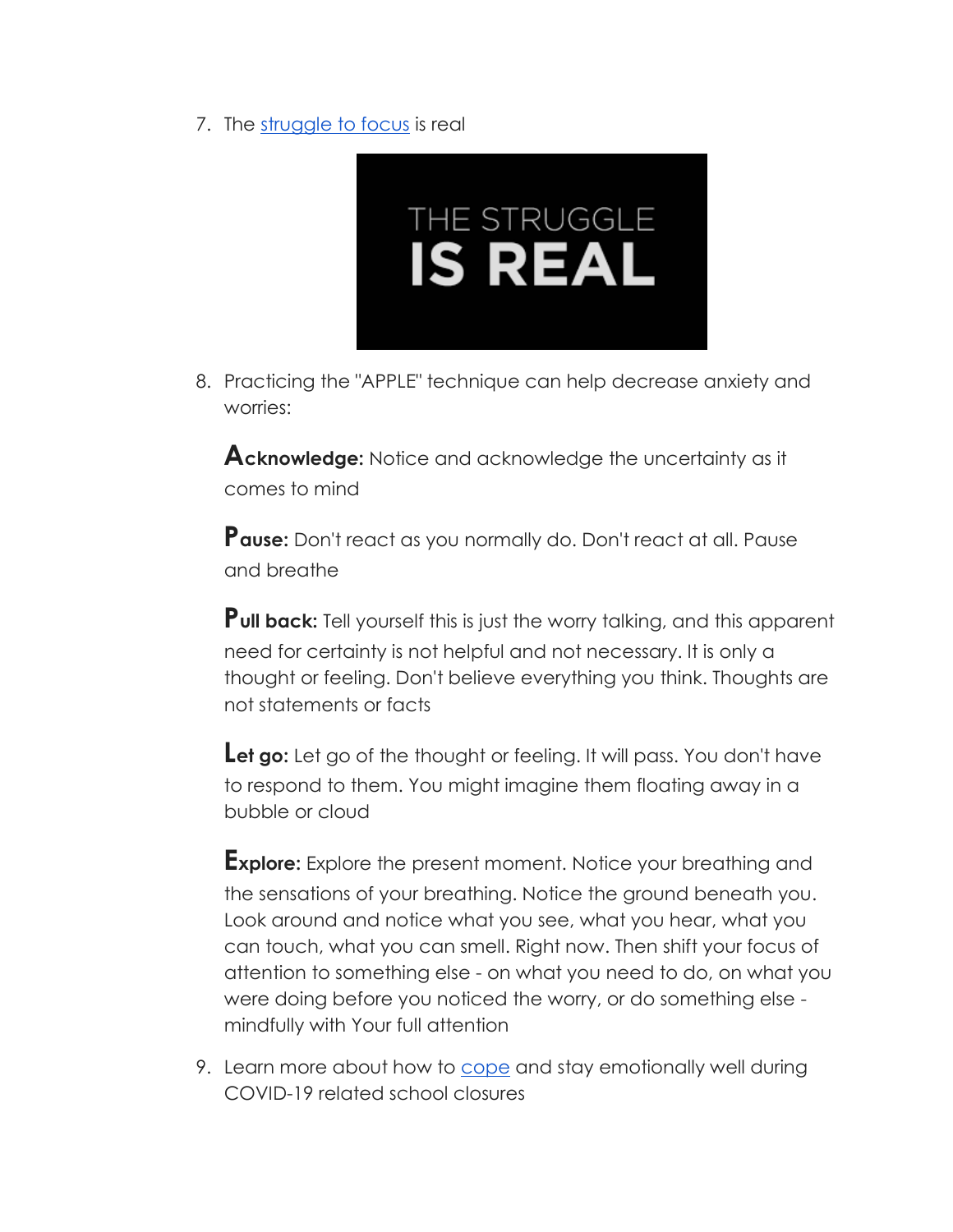- 10.Ask yourself these [six questions](https://greatergood.berkeley.edu/article/item/six_daily_questions_to_ask_yourself_in_quarantine?fbclid=IwAR2nY4Gdcb1bGsHVVc4rnpg3P41BBmeomZ-wK1xwj-N1B6s1kYepIGQA-4c) every day.
- 11. Being present eases anxiety and worry. Try 1 or all 52 free [mindfulness exercises](https://issuu.com/mindfuldistancing/docs/mindfulness_cards)
- 12.Get instant access to self-care tips, resources, and connections with other students by joining the [Active Minds Student Slack Network.](https://www.activeminds.org/programs/chapter-network/chapter-network-slack/)
- 13.Feeling [overwhelmed](https://www.youtube.com/watch?v=oNBvC25bxQU&list=PLZtv9mjVewEStSUK0Pe96Va0919Gh4V9b&fbclid=IwAR2xXfDhooSCjHSzhqmlV95JEO6441qVVaYXR_8wtJC5CjEv0FqhrqF_BmU) is OK
- 14.Be kind to yourself--practice [self-compassion](https://www.youtube.com/watch?v=-kfUE41-JFw)
- 15. Try the [Stop, Breathe, Think](https://www.stopbreathethink.com/) app--check in with how you're feeling, and try short activities tuned to your emotions
- 16.Enroll in Yale's free course, [The Science of Well-Being-](https://www.coursera.org/learn/the-science-of-well-being?utm_source=gg&utm_medium=sem&utm_content=09-ScienceofWellBeing-US&campaignid=9728548210&adgroupid=99699672436&device=c&keyword=science%20of%20well%20being%20yale&matchtype=b&network=g&devicemodel=&adpostion=&creativeid=428321686708&hide_mobile_promo&gclid=CjwKCAjwhOD0BRAQEiwAK7JHmOlCzbYLXEuaCni9GKnR0ZzM4uMrshfA2ql_ZuPLBxveAlaE6BV3DxoCwmAQAvD_BwE)-engage in a series of challenges designed to increase your own happiness and build more productive habits

#### Choose connection

- 1. Connect with a clinical counselor during the TALKNOW feature of [Lions Health;](https://mymount.msj.edu/ICS/Mount_Community/Wellness_Center/LionsHealth.jnz) Use the TALK NOW feature to connect with a therapist 24/7 in a safe place to talk about anything distressing you.
- 2. Host a virtual [NetflixParty.](https://www.netflixparty.com/) Netflix recently announced a new way to watch Netflix with your friends online. Netflix Party synchronizes video playback and adds group chat to your favorite Netflix shows
- 3. Send a virtual hug



credit: @thegoodadvicecupcake

4. If you are self-quarantining with loved ones, did you know that a 20 [second hug d](https://www.health.harvard.edu/newsletter_article/In_brief_Hugs_heartfelt_in_more_ways_than_one)oes wonders? Oxytocin (the "cuddle hormone") is released, a hormone that relaxes us and lowers anxiety. When it's released during these 20-second hugs it can effectively lower **blood pressure** and reduce the **stress** hormone norepinephrine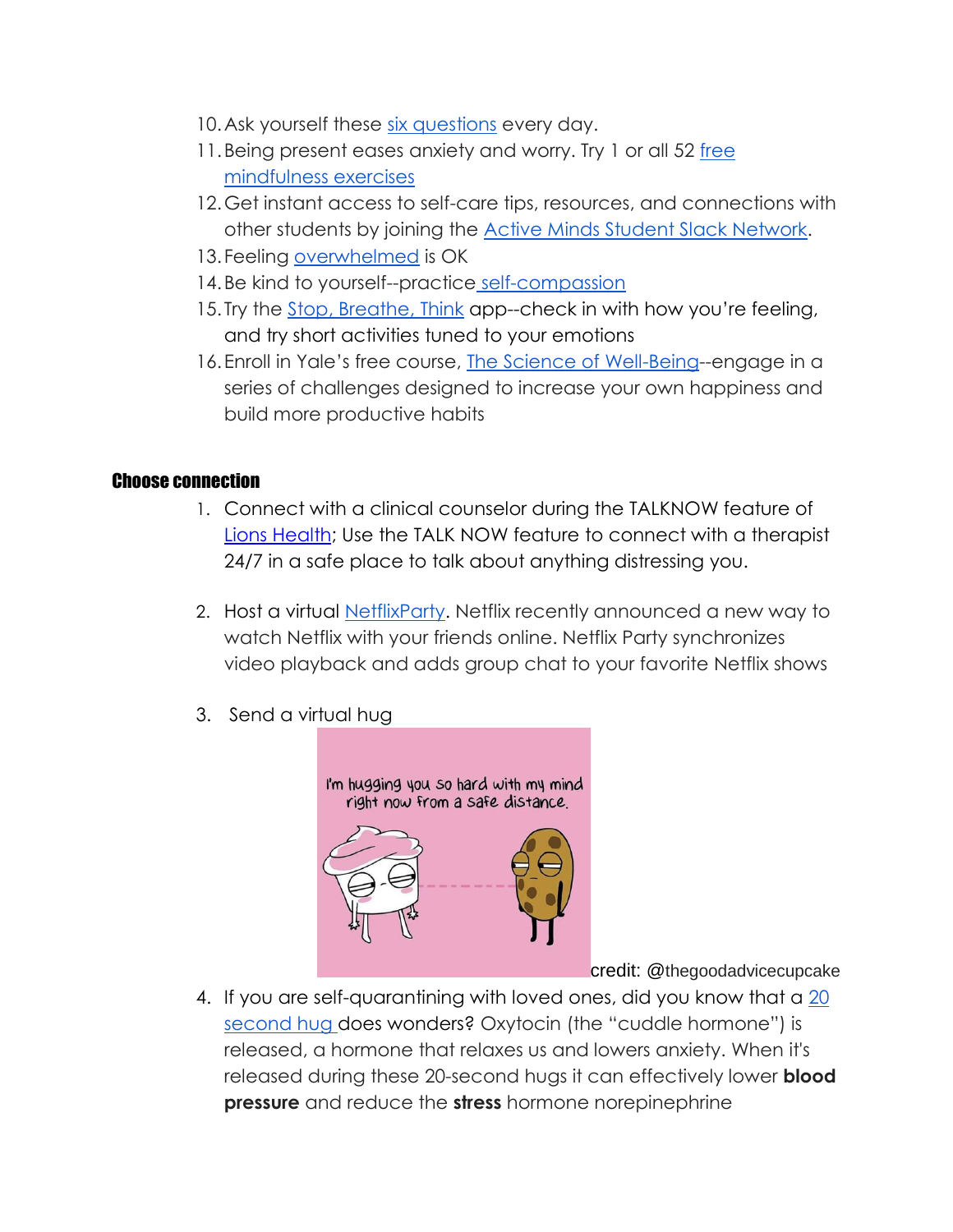- 5. Have a dance off with friends and have a live virtual dance party
- 6. Play online games together like Minecraft. [Discord](https://discordapp.com/) is a platform you can use to play and chat with friends at the same time
- 7. Cards Against Humanity or Checkers more your speed? Have a [virtual game night](http://playingcards.io/) and use Google Hangouts or Facetime to chat while playing. [Wirecutter](https://thewirecutter.com/blog/virtual-game-night/) has more game night options and suggestions
- 8. Go old school and phone a friend (but maybe text them first)



- 9. This is a great time to check in with people you haven't heard from in a while
- 10.Pets are benefitting from our increased time at home. Share some of your best furry friend's antics with others online
- 11.Host a dinner party with friends or family over Facetime or Google **Hangouts**
- 12.Invite someone to a virtual lunch or coffee break
- 13.Start a personal/public blog, website or podcast
- 14.Find a penpal or write handwritten letters to friends/loved ones

#### Choose the arts & creativity

- 1. Explore [art museums](https://hyperallergic.com/547919/2500-virtual-museum-tours-google-arts-culture/) from around the world virtuall[y](https://hyperallergic.com/547919/2500-virtual-museum-tours-google-arts-culture/)
- 2. Engage in [Random Acts of Kindness](https://www.randomactsofkindness.org/)
- 3. Want to flex your sketchbook skills? This is just one example of an art [challenge](https://www.instagram.com/huron.art.rats/?hl=en) you can find on social media
- 4. [Art-viewing](https://www.researchgate.net/publication/233000662_New_roles_for_art_galleries_Art-viewing_as_a_community_intervention_for_family_carers_of_people_with_mental_health_problems) can help with social and psychological support for people caring for those with mental health challenges. Just do it virtually for now, thoug[h](https://www.researchgate.net/publication/233000662_New_roles_for_art_galleries_Art-viewing_as_a_community_intervention_for_family_carers_of_people_with_mental_health_problems)
- 5. [Virtual concerts and Broadway shows](https://www.thewrap.com/how-to-watch-concerts-and-broadway-shows-during-the-coronavirus-shutdown/) to watch during the COVID-19 shutdown.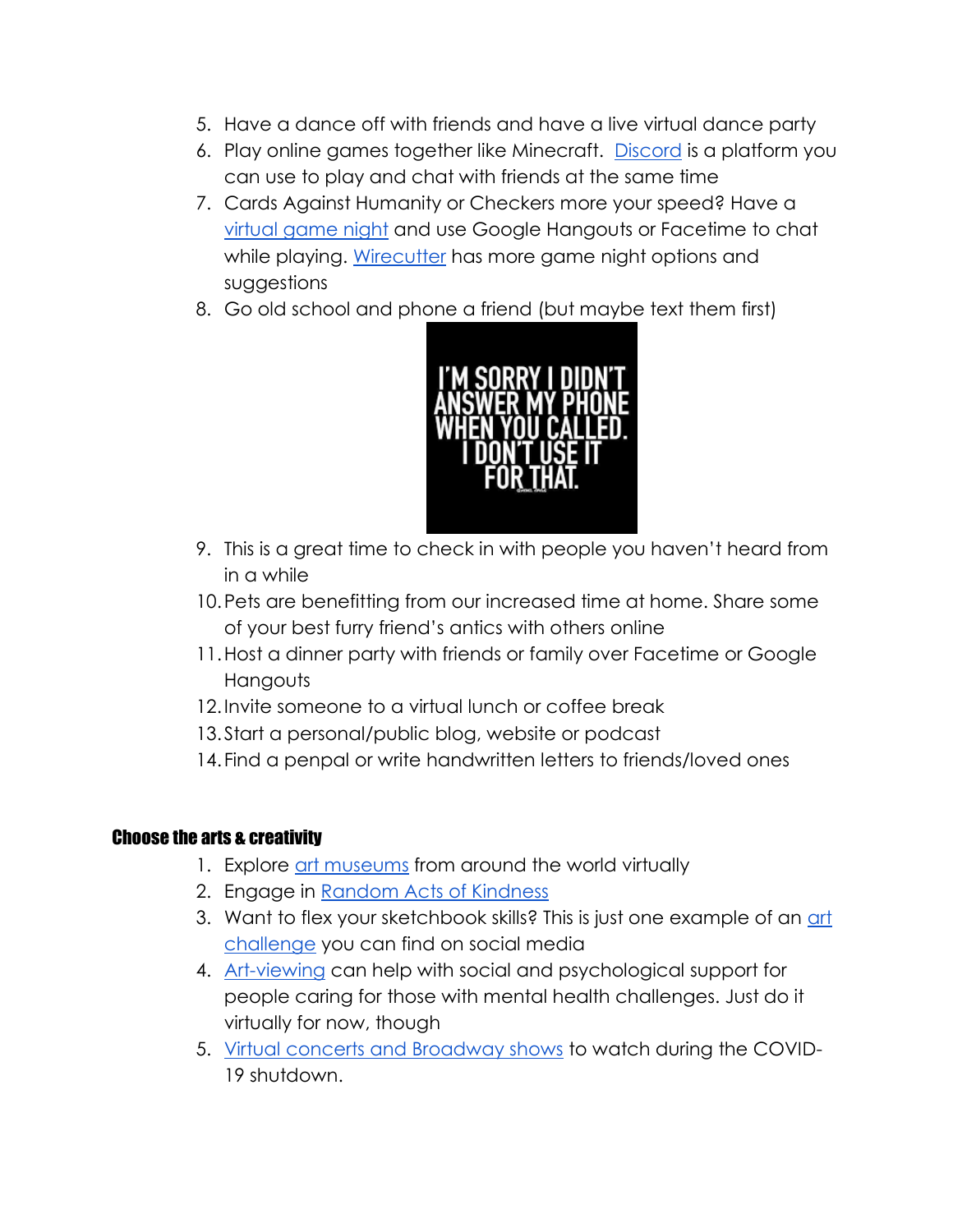- 6. Express your feelings through creative writing, painting, drawing, photography, clay, listening and/or playing music, or experimenting with a new baking recipe.
- 7. [Color](https://www.changetochill.org/activities-tools/) these adult coloring pages

#### Choose music

- 1. Free virtual concerts!
	- a. Rolling Stone: [In My Room concerts:](https://www.instagram.com/rollingstone/channel/) (3 concerts a week).
	- b. [John Legend](https://www.instagram.com/tv/B920EARl9XS/)
	- c. NPRs [Tiny Desk concerts](https://www.npr.org/series/tiny-desk-concerts/) for the arts (Harry Styles, Chika, Taimane, Coldplay and more):
	- d. Live virtual [concerts](https://www.npr.org/2020/03/17/816504058/a-list-of-live-virtual-concerts-to-watch-during-the-coronavirus-shutdown) from NPR ranging from Experimental to Jazz and Americana to everything in between.
	- e. Compilation of classical music and opera on demand as well as live streams from the [Guardian](https://www.theguardian.com/music/2020/mar/16/classical-music-opera-livestream-at-home-coronavirus) and [Classic fM.](https://www.classicfm.com/music-news/live-streamed-classical-music-concerts-coronavirus/)
- 2. Make a music video.
- 3. Create a variety of playlists highlighting different moods or activities (e.g., I'm rearranging my living space playlist, I need to chill out playlist).



#### Choose movement

- 1. [Stretching and movement](https://www.cnn.com/2020/03/13/health/insomnia-anxiety-relief-stretches-wellness/index.html) can help with anxiety and slee[p](https://www.cnn.com/2020/03/13/health/insomnia-anxiety-relief-stretches-wellness/index.html)
- 2. Try one of the [virtual workouts or yoga classes](https://ernie.erau.edu/Departments/fitness-center/Pages/announcementsDetail.aspx?itemID=27) offered by the ERAU Fitness Center
- 3. Choose from a variety of [free-trial workout](https://www.cnbc.com/2020/03/16/best-home-workout-streaming-services-to-try-during-covid-19-pandemic.html) streaming services[.](https://www.cnbc.com/2020/03/16/best-home-workout-streaming-services-to-try-during-covid-19-pandemic.html)
- 4. Additional suggestions on ways to [stay active](https://www.exerciseismedicine.org/support_page.php/stories/?b=892) during COVID-1[9](https://www.exerciseismedicine.org/support_page.php/stories/?b=892)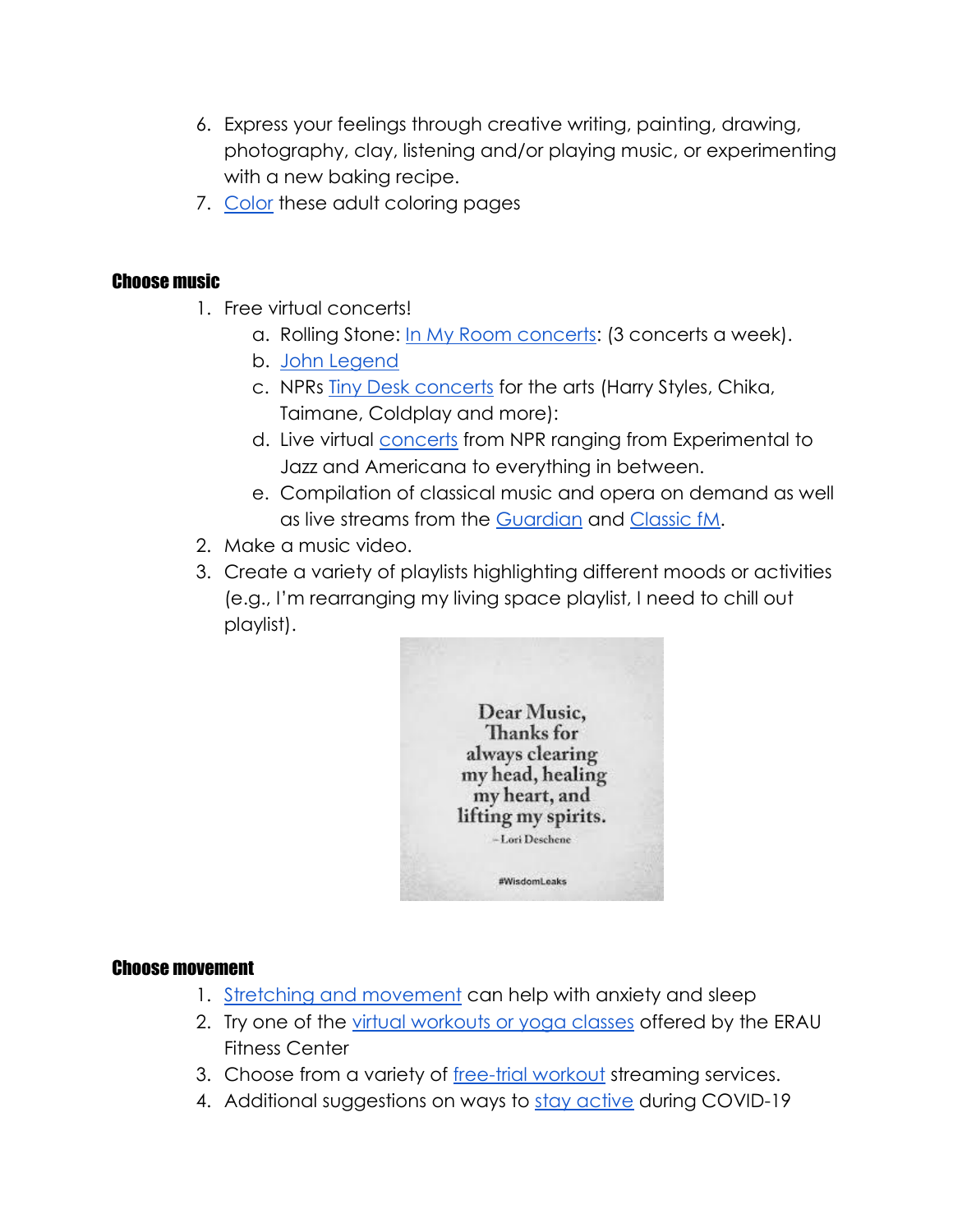5. Free virtual classes through the [YMCA,](https://ymca360.org/) no membership required

#### Choose kids' activities

For students with children or younger siblings, here are some free resources to entertain and engage with your little loved on[e](https://classroommagazines.scholastic.com/support/learnathome/grades-3-5.html?promo_code=6294&magazineName=classroommagazines)

- 1. [Scholastic Lessons](https://classroommagazines.scholastic.com/support/learnathome/grades-3-5.html?promo_code=6294&magazineName=classroommagazines)
- 2. [Mystery Science](https://mysteryscience.com/school-closure-planning)
- 3. [Storyline](https://www.storylineonline.net/)
- 4. [Lunch Doodles with Mo Willems](https://www.youtube.com/watch?v=RmzjCPQv3y8)
- 5. [Cincinnati Zoo](https://www.youtube.com/watch?v=znhf46fjQ00&feature=emb_logo)
- 6. [Cosmic Kids Yoga](https://www.cosmickids.com/)
- 7. [Gemini,](https://www.facebook.com/GeminiChildrensMusic/) free children's concerts
- 8. [LearnAway](https://learnaway.education.illinois.edu/) -remote learning ideas, resources, tips, and tools from birth through 12th grade
- 9. [#DisneyMagicMoments](https://news.disney.com/magicmoments)
- 10. Let them try [free audiobooks](https://stories.audible.com/start-listen)

#### Choose helping others



- 1. Donate to local food banks.
- 2. Find ways to help young students who depend on school lunches.
- 3. Buy a gift certificate to a local small business or restaurant.
- 4. Tip delivery drivers and restaurant staff generously if you are able.
- 5. Check-in on your neighbors, friends, and classmates who may be more vulnerable.
- 6. Consider donating blood.
- 7. Practice physical distancing.
- 8. Share information responsibly and support those who create good information.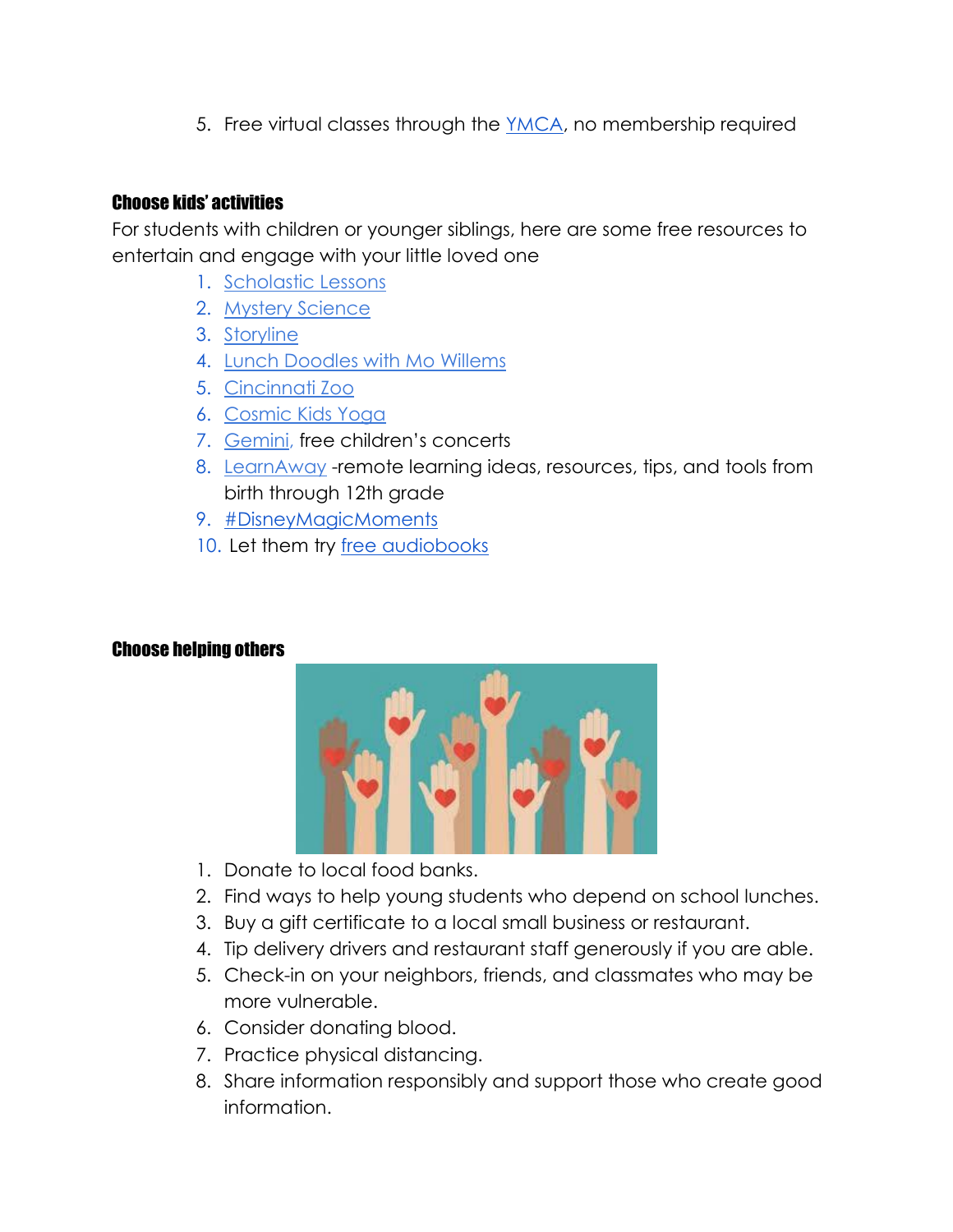- 9. Contribute to history by sharing your [coronavirus diaries.](https://www.nytimes.com/2020/04/13/smarter-living/why-you-should-start-a-coronavirus-diary.html)
- 10. Take the [Active Minds' Young Adult Mental Health Survey](https://www.surveymonkey.com/r/JNTSDC9?sm_guid=MzMyNTg2fDIyMjg1MDU1fC0xfGxhdXJhQGFjdGl2ZW1pbmRzLm9yZ3wyNjM3MzQzfHwwfDB8NzAxOTMxMjJ8OTUxfDB8MHx8MzAwNjcy0&fbclid=IwAR3a9aW4oCMw_gj_ta1j1R8drCL1RfuxKIVdRZf5f5ORDfvF726bZimQq_k).
- 11.Practice patience, kindness and understanding.

#### Choose nature

- 1. Go for a [mindfulness walk.](https://www.changetochill.org/wp-content/uploads/2015/08/420547-CTC-Mindful-walking-graphic.pdf)
- 2. Breathe the fresh air and take in what is around you. Use your 5 senses to connect with nature
- 3. Exercise your green thumb by purchasing a low maintenance plant or have someone gift you with a baby plant (succulents are great) Plants are a great way to brighten up your workstation and improve [well-being](https://www.researchgate.net/publication/264395358_The_Relative_Benefits_of_Green_Versus_Lean_Office_Space_Three_Field_Experiments)



#### Choose deep breathes

- 1. [Inhale. Exhale.](https://www.healthline.com/health/box-breathing#slowly-exhale)
- 2. Check out the [CALM](https://www.calm.com/blog/take-a-deep-breath?utm_source=lifecycle&utm_medium=email&utm_campaign=difficult_times_nonsubs_031720) app--free meditations, stories, music and yoga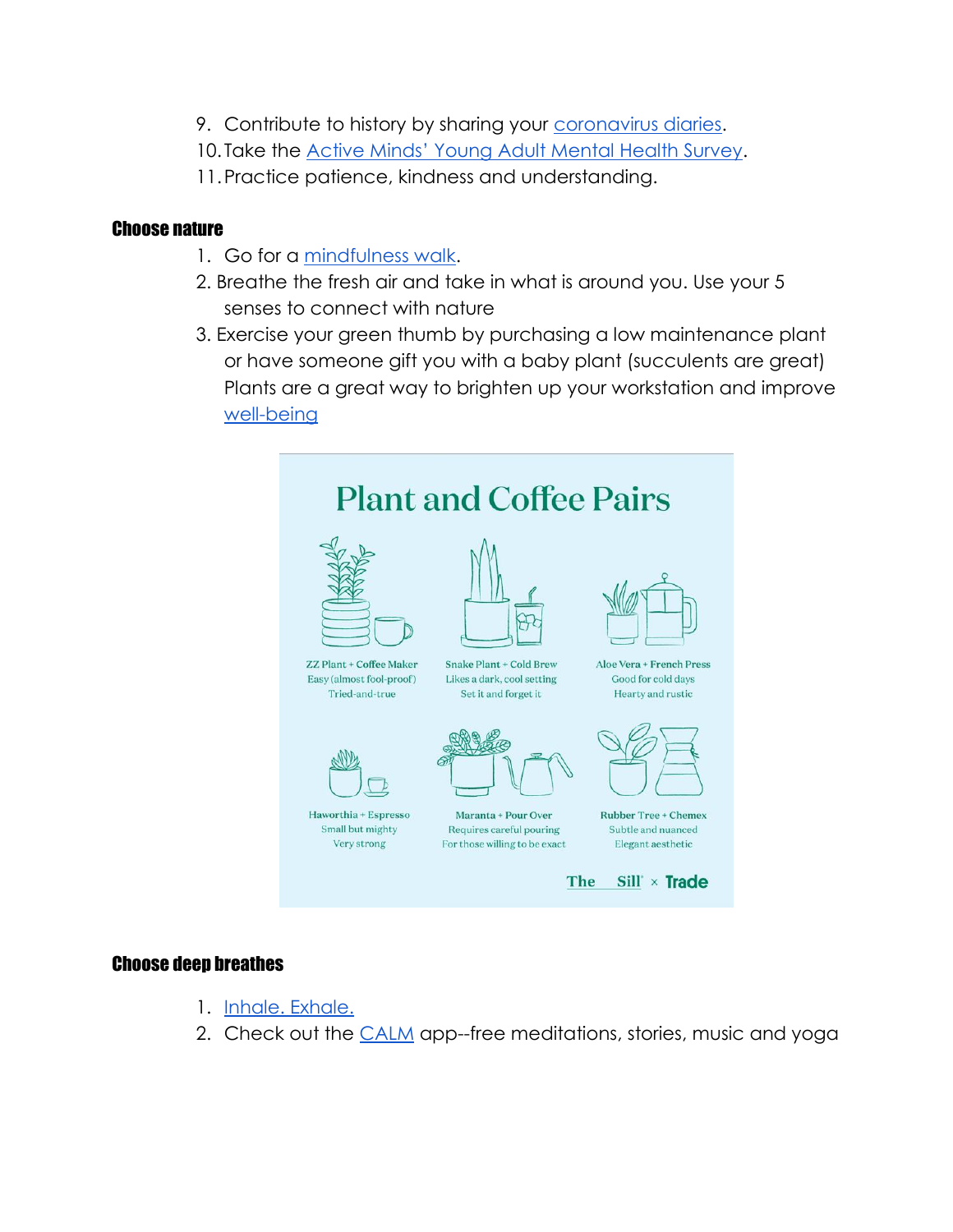#### Choose cooking

1. How about experimenting with some [new recipes?](https://www.nytimes.com/article/easy-recipes-coronavirus.html) Share your creations on social media and/or have a live cooking challenge with friends

#### Choose sports

- 1. Desperately missing sports? Check out these free passes
	- a. Free [NBA](https://www.nba.com/nba-fan-letter-league-pass-free-preview) League Pass: games from this season, and classic games
	- b. Free [NFL](http://www.nfl.com/news/story/0ap3000001106855/article/nfl-offers-fans-free-access-to-nfl-game-pass) Game Pass: game replays
- 2. There are plenty of [eSports](https://sportsnaut.com/2020/03/beginners-guide-to-esports-best-places-to-watch-esports/) to enjoy

#### Choose rest

1. Take a break from the news and your screens



- 2. Learn and practice good sleep hygiene
- 3. Create your own [sleep soundscape](https://www.relaxmelodies.com/home/?utm_expid=.P1gqxCs8TYuGTBlAbE0VkQ.1&utm_referrer=)
- 4. Get help for [insomnia](https://www.sleepfoundation.org/insomnia/treatment/what-do-when-you-cant-sleep)

#### Choose support

- 1. Connect with the [MSJ Wellness Center Counseling Services](https://mymount.msj.edu/ICS/Mount_Community/Wellness_Center/Counseling_Services.jnz) if you are interested in counseling with an MSJ counselor or to register with TAO: Therapy Assistance Online, a library of self-help resources
- 2. Connect with a clinical counselor during the TALKNOW feature of